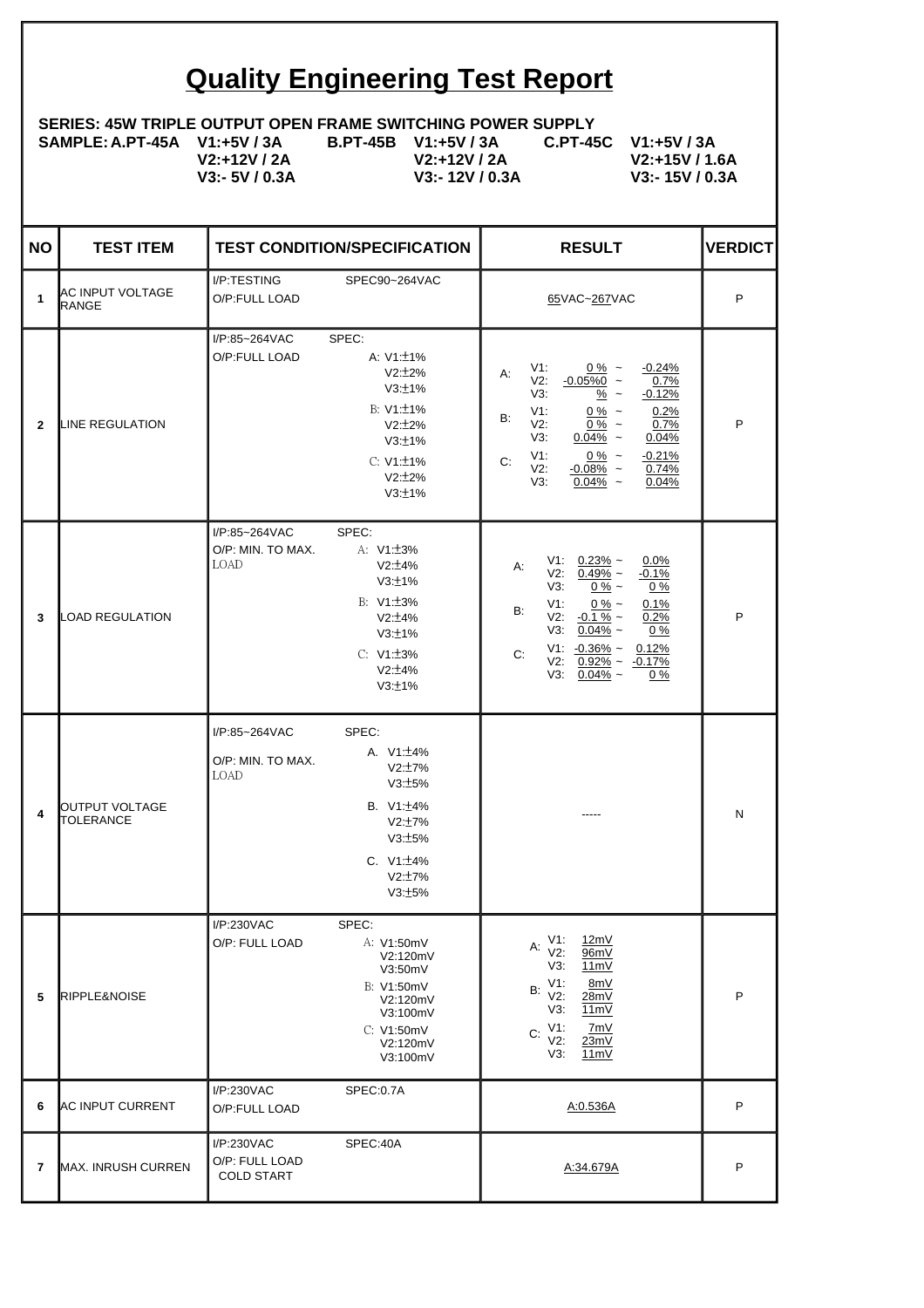| <b>NO</b> | <b>TEST ITEM</b>                            |                                                                                                                                                                                            |                                   | <b>TEST CONDITION/SPECIFICATION</b>     | <b>RESULT</b>                                                       |                                                                      | <b>VERDICT</b> |                   |
|-----------|---------------------------------------------|--------------------------------------------------------------------------------------------------------------------------------------------------------------------------------------------|-----------------------------------|-----------------------------------------|---------------------------------------------------------------------|----------------------------------------------------------------------|----------------|-------------------|
| 8         | O/P VOLTAGE<br>ADJ.RANGE                    | I/P:230VAC<br>O/P:MIN. LOAD                                                                                                                                                                | SPEC:                             | $V1: 4.75V - 5.5V$<br>$(-5% \sim +10%)$ |                                                                     | A:4.2V~6.1V<br>$(-16\% - 22\%)$                                      |                | P                 |
| 9         | <b>SET UP TIME</b>                          | I/P:230VAC\60Hz<br>SPEC:800mS<br>O/P:FULL LOAD<br>$(V1 - V3)$                                                                                                                              |                                   |                                         | A: V1: 549mS<br>V2: 548mS<br>V3: 546mS                              |                                                                      | P              |                   |
| 10        | <b>HOLD UP TIME</b>                         | I/P:230VAC\60Hz<br>SPEC: 20mS MIN.<br>O/P:FULL LOAD                                                                                                                                        |                                   |                                         | A: V1: 83.8mS<br>V2: 84.5mS<br>V3: 89.1mS                           |                                                                      |                | P                 |
| 11        | <b>EFFICIENCY</b>                           | I/P:230VAC<br>SPEC: A:75%<br>B:75%<br>C:75%                                                                                                                                                |                                   |                                         | A: 76.6%<br>B: 76.9%<br>C 77.09%                                    |                                                                      |                | P                 |
| 12        | OVER LOAD<br>PROTECTION                     | I/P:230VAC<br>SPEC:53W~75W<br>O/P:TESTING                                                                                                                                                  |                                   |                                         | A:68W                                                               |                                                                      | P              |                   |
| 13        | <b>OVER VOLTAGE</b><br>PROTECTION           | I/P:230VAC<br>SPEC:5.75V~6.75VDC<br>O/P:FULL LOAD<br>ON <sub>V1</sub>                                                                                                                      |                                   |                                         | A:6.1V                                                              |                                                                      | P              |                   |
| 14        | <b>GROUND LEAKAGE</b><br><b>CURRENT</b>     | I/P:240VAC<br>SPEC:<br>L-FG---<0.5mA<br>N-FG---<0.5mA                                                                                                                                      |                                   |                                         | A: L-FG:0.35mA<br>N-FG:0.35mA                                       |                                                                      | P              |                   |
| 15        | INSULATION<br>RESISTANCE                    | <b>SPEC:</b><br>O/P-FG 500VDC/50M Ohms MIN.<br>I/P-O/P 500VDC/50M Ohms MIN.<br>I/P-FG 500VDC/50M Ohms MIN.                                                                                 |                                   |                                         |                                                                     | A: O/P-FG: >100M Ohms<br>I/P-O/P: >100M Ohms<br>$I/P-FG: >100M Ohms$ |                | P                 |
| 16        | DIELECTRIC /<br><b>WITHSTAND</b><br>VOLTAGE | SPEC:<br>I/P- O/P: 3000VAC/ 1 MIN<br>(10mA CUT-OFF)<br>I/P - FG: 1500VAC/ 1 MIN<br>(10mA CUT-OFF)<br>O/P - FG: 500VAC/1MIN<br>(10mA CUT-OFF)                                               |                                   |                                         | A: NO BREAK<br>I/P-O/P :3.8mA<br>$I/P-FG$ :3.2 mA<br>O/P-FG :2.4 mA |                                                                      | P              |                   |
| 17        | <b>BURNIN TEST</b>                          | I/P: 230VAC O/P:FULL LOAD<br>TA:24.4°C BURN-IN DURATION:1.5hrs                                                                                                                             |                                   |                                         | <b>NO BREAK</b>                                                     |                                                                      |                | P                 |
| 18        | <b>ENVIRONMENT TEST</b>                     | 1.LOW TEMPERATURE TEST<br>I/P:83VAC<br>O/P:FULL LOAD<br>AMBIENT TEMPERATURE:-10°C<br>2.HIGH AMBIENT TEMPERATURE FULL LOAD TEST<br>I/P:230 VAC<br>O/P:FULL LOAD<br>AMBIENT TEMPERATURE:50°C |                                   | IA:<br>AFTER 2 hrs<br>∥POWER ON OK      |                                                                     |                                                                      |                |                   |
|           |                                             |                                                                                                                                                                                            |                                   |                                         | A:<br>AFTER 3 hrs<br>∥NON BREAK                                     |                                                                      | P              |                   |
|           |                                             | 3.ACCELERATED LIFE TEST<br>I/P:267 VAC<br>POWER ON :3 min POWER OFF :5 sec<br>AMBIENT TEMPERATURE:85 °C<br>AMBIENT HUMIDITY:95%                                                            |                                   | O/P:FULL LOAD                           | А:<br>AFTER 15 hrs<br>∥NON BREAK                                    |                                                                      |                |                   |
|           | TEMPERATURE RISE T<br>lrise OF PARTS        | B:                                                                                                                                                                                         | $I/P$ :230 $VAC$<br>O/P:FULL LOAD | TA:24.4°C                               | AFTER 1.5hrs BURN-IN                                                |                                                                      |                |                   |
|           |                                             | <b>POSITION</b><br>P/N                                                                                                                                                                     |                                   |                                         | TEMP                                                                | T rise                                                               |                |                   |
|           |                                             |                                                                                                                                                                                            | BD <sub>1</sub>                   | <b>BRIDGE DIODE</b>                     | 54.4°C                                                              | 29.6°C                                                               |                |                   |
| 19        |                                             |                                                                                                                                                                                            | Q1                                | <b>MAIN TRANSISTER</b>                  | 65.9°C                                                              | 40.9°C                                                               |                |                   |
|           |                                             |                                                                                                                                                                                            | D <sub>1</sub>                    | <b>CLAMPING DIODE</b>                   | 72.3°C                                                              | 47.3°C                                                               |                | *                 |
|           |                                             |                                                                                                                                                                                            | T1                                | <b>MAIN TRANSFORMER</b>                 | 85.7°C                                                              | 60.7°C                                                               |                | NOTE <sub>1</sub> |
|           |                                             |                                                                                                                                                                                            | D <sub>4</sub>                    | O/P DIODE                               | 76.1°C                                                              | 51.1 <sup>o</sup> C                                                  |                |                   |
|           |                                             | $\ast$                                                                                                                                                                                     | D5                                | O/P DIODE                               | $80^{\circ}$ C                                                      | $55^{\circ}$ C                                                       |                |                   |
|           |                                             |                                                                                                                                                                                            | C <sub>22</sub>                   | O/P FILTER CAPACITOR                    | 69.6°C                                                              | 44.6°C                                                               |                |                   |
|           |                                             |                                                                                                                                                                                            | C5                                | <b>I/P FILTER CAPACITOR</b>             | 55.1°C                                                              | 30.1°C                                                               |                |                   |